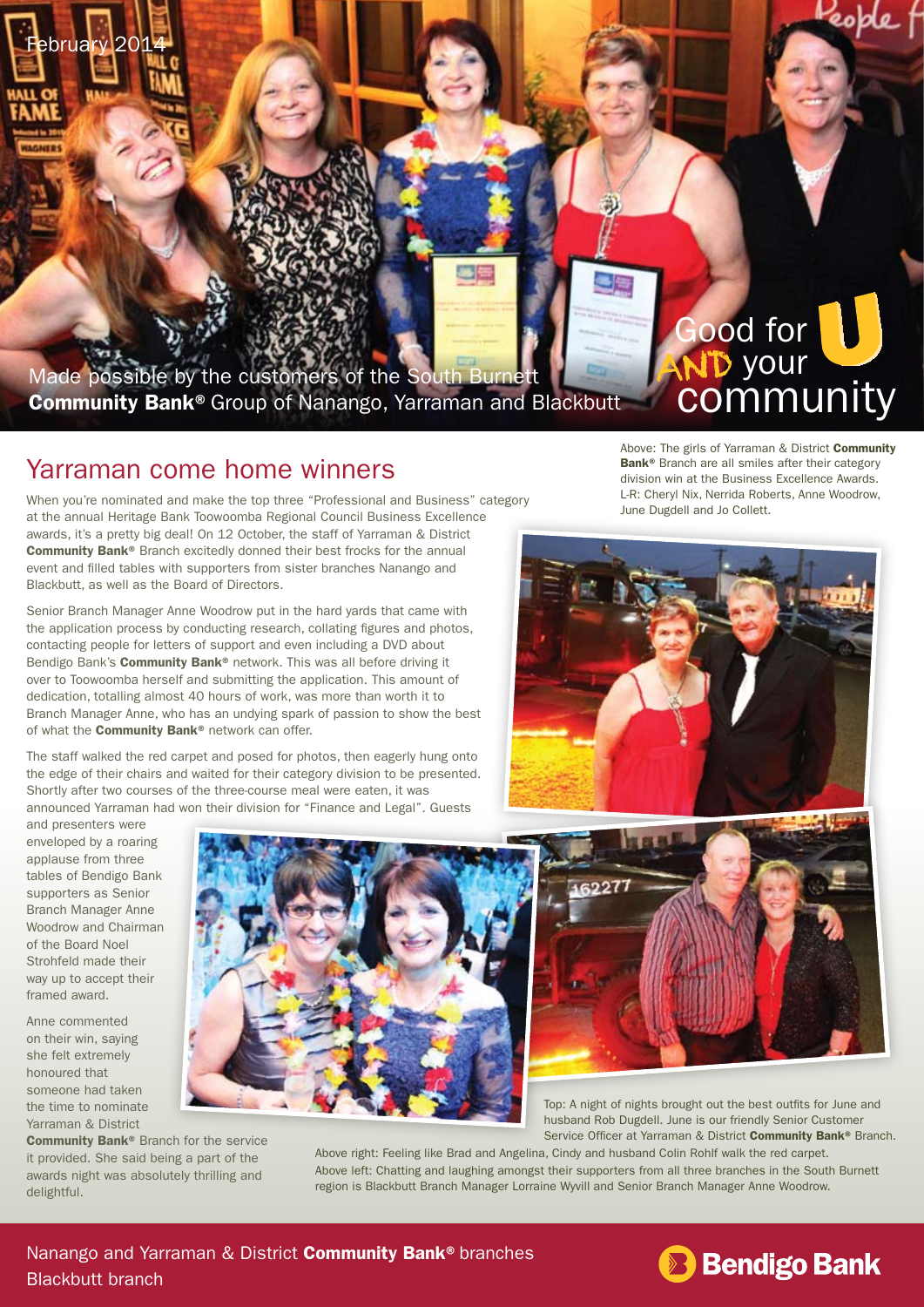**For news on the go, here's a quick snapshot of what's been happening from Blackbutt to Nanango.**



Blackbutt Swimming Pool renovated its steps with help from Blackbutt Community Bank® Branch.



Julie Taylor-Dixon from Wiikiri Retreat Blackbutt happily shows off the Blackbutt Show Society's new sign with Blackbutt Branch Manager Lorraine Wyvill and Senior Branch Manager Anne Woodrow. The sign was paid for with the help of a grant from Blackbutt **Community Bank®** Branch to support rural agriculture.



As part of the 2014 Australia Day Awards, Yarraman's own Margaret McNae received the honourable "Aileen Noble Memorial Shield", an award that acknowledges the work of volunteers in the Yarraman community. The South Burnett Community Enterprise Ltd minute taker has many tricks under her hat. Thanks for your hard work Margaret.

# Coolabunia colours in their creativity

As supportive **Community Bank®** branches, we look forward to seeing firsthand the potential of our budding young bankers, so Anne decided to put them to the test in time for Christmas. We asked the students of Coolabunia State School to pull out their best colouring-in skills for the opportunity to kickstart their savings future with Piggy Bank accounts and bags of goodies.





Top right: Arriving beyond excited to hand out the prizes, Anne Woodrow presents the Piggy Bank account vouchers to the talented winners.

Above left and right: Anne hands winners their very own Piggy Bank accounts. Why not come in and open up accounts for your kids today? Our staff across the three branches would be more than happy to help out and kick-start your family's banking.

## Another birthday? It's Blackbutt's fourth!

There's nothing South Burnett Community Bank<sup>®</sup> branches enjoy more than a good reason to cut into a cake and share it among good company. Celebrations for the fourth birthday of Blackbutt branch took place on Friday 14 December. The staff and attending guests were treated to a cake made by the local Blackbutt Woodfired Bakery.

South Burnett Community Enterprise Ltd Chairman Noel Strohfeld said the branch was growing thanks to the support of the local community. He also said how important it is that we as a community support the local

branch so that we as a branch can in return show support back to the local township. Noel thanked Lorraine and her team for the work they do in providing outstanding customer service.

Among guests, shareholders and Directors, Frank Ballinger, one of the banks more senior customers, joined Noel, Lorraine, Cindy and Carley in cutting the cake, which was enjoyed with a side of cold drinks and laughter.

#### Blackbutt envisages an

exciting future as it continues to grow as a branch and grasp every opportunity to help the local community. Whether it's to do with banking services, sponsorships or grants, the staff here will welcome you with open arms.



Above: Branch Manager Lorraine Wyvill thinks it's pretty funny turning four… either that or Cindy and Carley were telling jokes as this photo was taken.



Above: Look at that cake! Chairman of South Burnett Community Enterprises Ltd Noel Strohfeld, Branch Manager Lorraine Wyvill and Customer Service Officers Cindy Rohlf and Carley Heit get ready to cut the cake with customer Frank Ballinger.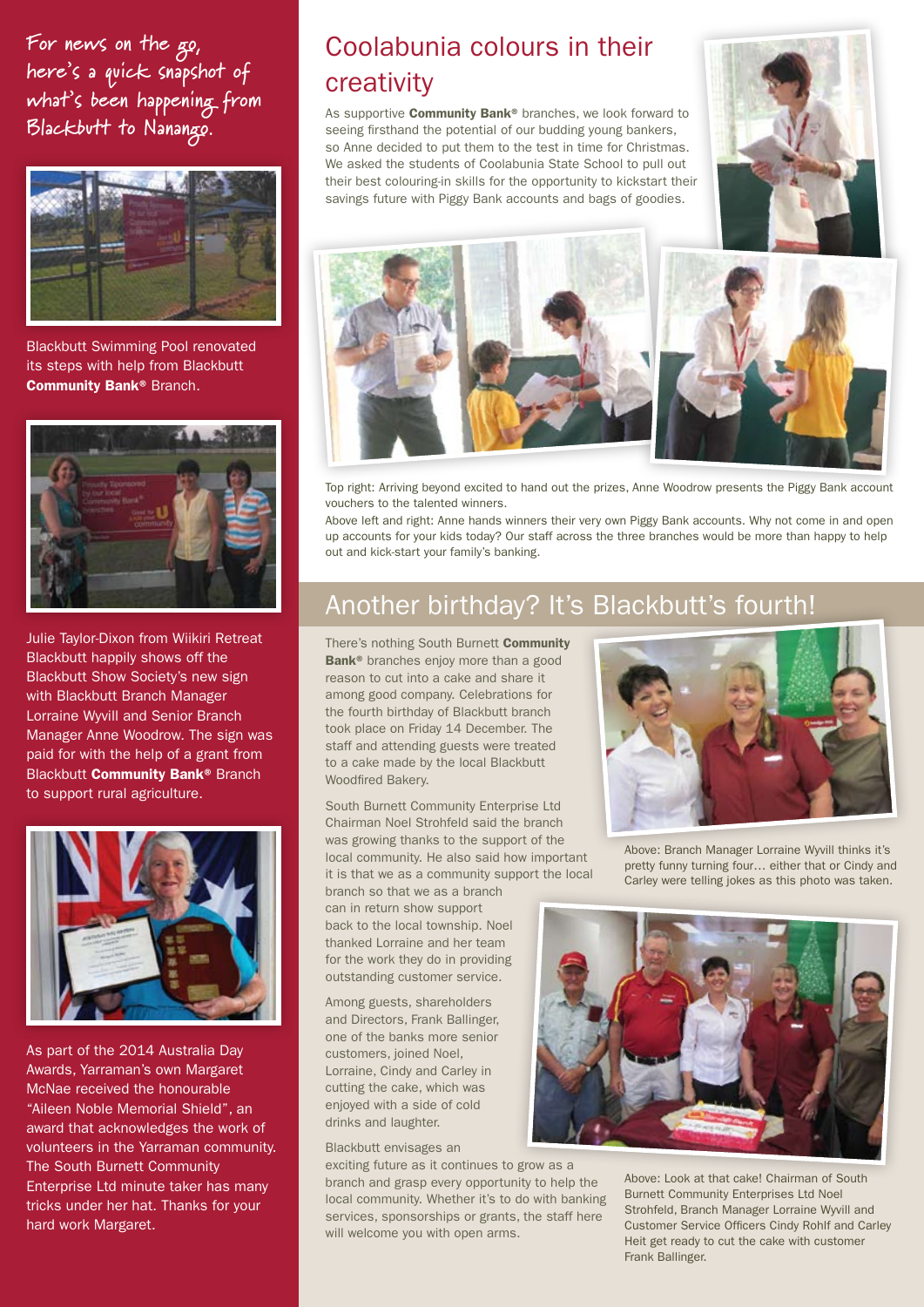## Trees get poked and prodded as they're dressed for a week

When you think of dressing a tree, it's understandable your first reaction is to ask "surely it's not that time of the year already?" Not so for the teams playing a different game. Initiated by the Toowoomba Regional Council, local businesses, banks and mining companies came together to dress 20 trees throughout Goombungee in early November.

The ladies from Yarraman & District Community Bank® Branch set off with a box full of hand made

decorations courtesy of the branch's creative staff. The fun community engagement activity had participants twisting and turning to dress up their designated trees, which stayed decorated for a week.

Branch Manager Anne Woodrow and Senior Customer Service Officer June Dugdell thoroughly enjoyed the experience and can't wait to do it again.

Top right: The finished product swaying proudly in Goombungee dressed by Anne Woodrow and June Dugdell.

Far right: Dressing a tree doesn't have to just happen at Christmas time. Yarraman & District Community Bank® Branch's June Dugdell enjoyed getting creative.

Right: Proving she's still got her flexibility, Anne gets her hands dirty decorating the branch's tree.

## Get to know us

### Anne Woodrow

Role: Senior Branch Manager of South Burnett Community Bank® branches.

Number of years: 28.5 years – eight and half of those years are Branch Manager for Yarraman & District **Community Bank®** Branch.

What's the most rewarding part of your job? Working and dealing with interesting people - both staff and members of the community.

If you weren't working for a bank, what would you be doing? Running a very unsuccessful antique

shop – "The Age of Elegance" – unsuccessful because I would not be able to sell anything, I would have to keep it.

If you could throw any kind of party, what would it be like and what would it be for?

A "classy" high tea using beautiful old fine china, crystal glasses and vintage linen, to raise money for cancer research.

If you were stuck in an elevator, who are three people you'd want to be stuck with and why? This may sound very boring but my husband and two daughters. Why? Because I'd be able to have some great family time and not be interrupted by work, mind you we would've had to have just been shopping and so we would have something very nice to eat and drink.

## Lorraine Wyvill

Role: Branch Manager of Blackbutt branch.

Number of years: Eight-and-a-half with Bendigo plus 20 years with other financial institutions (including CBA, Westpac, Ipswich and West Moreton First Provincial, First Australian which became Bendigo Bank).

What gets you excited about community **banking?** Seeing the difference we can make in our communities.

If you could sit down and have coffee with anyone, who would it be? Given that my husband does not drink coffee, I would probably have to say Hugh Jackman.

If you were stuck in an elevator, who are three people you'd want to be stuck with and why? Fireman – my husband happens to be one. I think he would do his best to save me. My best friend – always there for me in a crisis. And of course my youngest regular customer, she always makes me smile.



Role: Customer Relationship Manager of Yarraman & District Community Bank® Branch.

Number of years: Six years with Bendigo Bank.

If your work colleagues had to sum you up in three words, what would they be? Chatty (I have the ability to talk the leg off a dead chook), disorganised

("chaos" is my middle name) and a mixed bag-of-all-sorts.

You become a superhero, what are your super powers? The ability to read people's minds – that way they wouldn't have to tell me what they think.

If you were stuck in an elevator, who are three people you'd want to be stuck with and why? Tea lady – so we have some sandwiches to eat, winemaker – do I have to elaborate? And the elevator maintenance man – so we could get out of course.

## Rob Chittack

Role: Regional Manager.

Number of years: He's brand new to the role but we've welcomed him warmly.

#### Fun facts about Rob:

- • He's born and bred in Bendigo.
- Favourite thing about Bendigo Bank is that it doesn't feel
	- like banking, he likes that we have a strong focus on the community.
- • If he could live anywhere in the world it would be Ukutula, a lion park in South Africa.
- • Teams that Rob supports: Carlton, Melbourne Storm, Melbourne Rebels, Barcelona and many more.
- • And lastly Rob supports NSW in State of Origin now that he lives in QLD. He supported QLD when he lived in VIC.